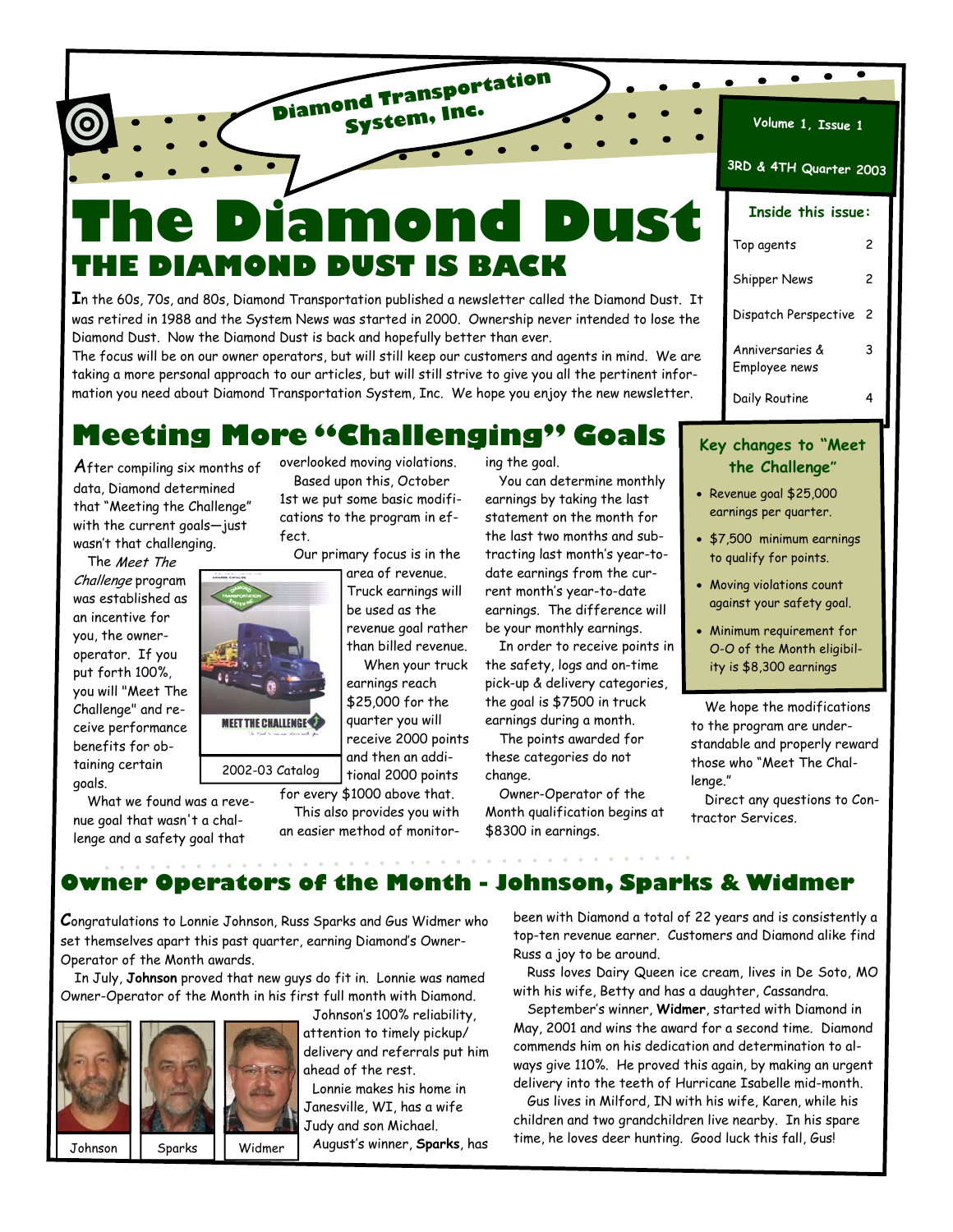# **AGENTS AND CUSTOMERS**

### **TOP-FIVE AGENTS JULY– SEPTEMBER**

- 1. Debbie Murphy
- 2. Tim Wood
- 3. Frank Lantrip
- 4. Dale White & Larry Meek
- 5. John Walker

**D**iamond congratulates our top producers and thanks all of our agents for a job well done! Agents are a key to our success and we would like to expand our agent traffic whenever possible.

### **Shipper News: Diamond role with Deere Expands**

**D**iamond Transportation has just received notice that we will be serving the Deere Construction and Forestry Group for the next 2 years. We were not participating in that traffic for about 2 1/2 years and have worked hard to get back into it. Meanwhile, Diamond maintains its status as a primary carrier for the Deere Agricultural Group.

This is a great opportunity to turn things around. With Deere's volume we should see revenue increase substantially with this addition.

The traffic involved comes from locations throughout the U.S. We will be serving numerous Ports around the U.S. in addition to plants at Dubuque and Davenport, IA, Thibodeau, LA, Kernersville, NC, Woodstock, ON and Trussville, AL (a tow away move). We will be getting service areas in the next couple of weeks and just

-Paul Martinson,

wanted all of you to know that things are moving forward with Deere. Everyone's efforts to make this a lasting program is needed. Thank you.

### **Rain Ruins 50th Anniversary**

**H**undreds of exhibitors from throughout the country had products on display, the show had a fantastic opening day September 23rd and then the sky opened and released over five inches of rain late Tuesday and Wednesday forcing show organizers to cancel the 50th anniversary celebration.

The 2003 Farm Progress Show, known as the "Super Bowl of

Agriculture," returned to the Vermillion County site where the first show was held 50 years ago. Diamond Transportation has been a prime carrier for CNH and others for shows just like this one for over 20 years.

"A rain-out like this one doesn't affect us," said Rebecca Beck, National Sales Executive for Diamond. "We just have to move everything out sooner, and exhibitors lose a lot of money when this happens."

Rebecca has been managing show traffic and representing Diamond at the FPS for 14 years. Look for more show traffic in mid-October for the Sunbelt Agricultural Expo in Moultrie, GA and at the FFA National Convention in Louisville in late October-early November.



### **Business Cards Key**

"I just thought with things being a little short on freight lately you would like to know that we just received notice we will be serving the Deere Construction and Forestry Group for the next 2 years."

**W**ith a sluggish economy affecting all of us, it is important for us to take extra steps to find new freight and new customers.

One way to help ourselves is to use all opportunities to hand out your business cards. Make it a habit to hand them out anytime you are loading someplace new.

 This way shippers have the opportunity to call us and offer us freight. It may seem like a little thing, but it benefits us all.

When a shipper gets in a situation where his base carrier cannot supply the equipment he needs, he must call someone else. WHY NOT DIAMOND?

# **THE DISPATCH PERSPECTIVE**

**A**s you know, Diamond places a high priority on communication. Nowhere is communication more critical to your success than between you and your dispatcher.

In order for dispatch to be most accessible to you, we ask that you use the voice mail system whenever possible to check in for routine, non-urgent calls. Leave your truck number, date, time, location and call back information. Your dispatcher will get back to you as soon as possible.

Many calls made to dispatchers actually belong in the Solution Center. Be sure to contact Cindy, Gary or Liz for all issues not pertaining directly to dispatch. That way, your dispatcher will be able to focus on his primary objective which is getting you dispatched in a timely manner. This will cut down on the time you spend on hold, which also lowers your cell phone bill!

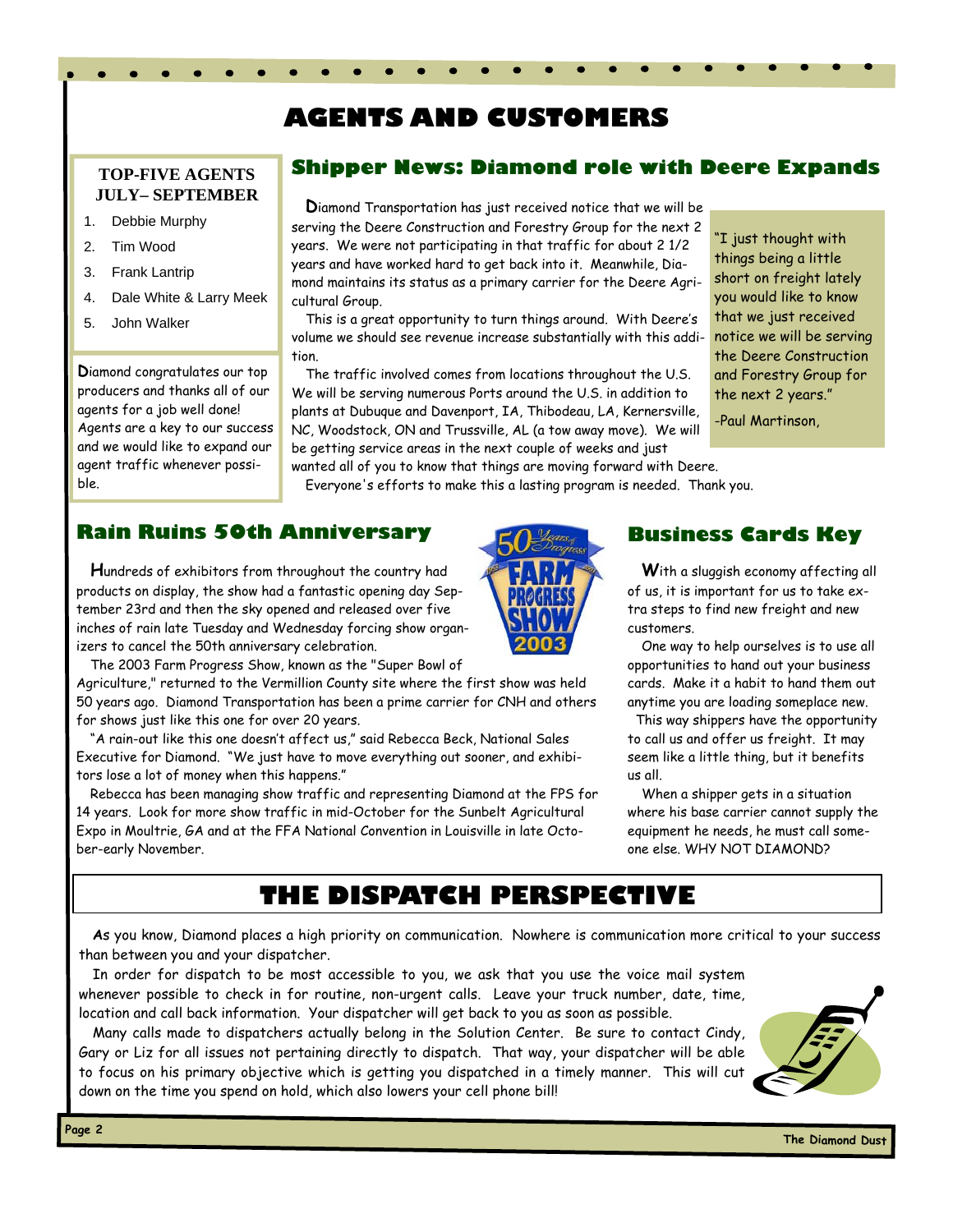# **SAFETY & COMPLIANCE**

#### **SAFETY AWARDS**

### **ATA Safety and Loss Prevention Management Council Awards**

**1st Place—**Industrial Safety Contest: The criteria is for hours worked in ratio to time lost.

**3rd Place—**National Truck Safety: Ratio of accidents to miles driven.

**Division Improvement Award** 

#### **News and Notes**

**SOUTH DAKOTA**—allows only a 4' rear overhang rear of the trailer. The Permit Department will obtain a permit if you have more than 4' overhang. Most states allow 5' rear overhang as long as the trailer and load do not exceed 53' overall length. All states require flagging during the day and lights at night on the rear of the overhang.

**MARYLAND**—is assessing a \$55.00 fine for not wearing your seatbelt. Buckle up and save yourself \$\$\$.

**NEW YORK CITY**—In November, penalties for commercial vehicles that stray off designated truck routes become tougher. First offense fines are up to \$500 and subsequent fines up to \$2000 with points and possible jail time.

**ATTITUDE**—A recent question was asked of a State Patrol Officer. "For what infraction do you give the most tickets?"

The response, "I give the most tickets for attitude." In many cases, he's prepared to give a warning, but when the driver (truck or car) is rude, disrespectful or discourteous, they are going to get that ticket and he's going to be looking for a secondary infraction. So, if you're pulled over, keep you cool—you might just get a warning instead of a ticket.

**SECUREMENT**—Effective January 2004 enforcement of the FMCSA's new rules on securement begins and the fines are substantial. Check you equipment before it's too late! Chains must be stamped either 7, 70 or 700 within every 10 links and straps cannot have **any** tears or rips.

### **Hours of Service**

**T**he new hours of service rules go into effect on January 4, 2004.

There were many criticisms about the new hours, however no further changes will be made by the Federal Motor Carrier Safety Administration.

"The new hours-of-service rule strikes a balance between reasonableness, consistency and enforcement-

#### **In Case of Emergency...know what to do**

**A**s reflected in Diamond's safety record, many of you have never been involved in an accident.

This is just a friendly reminder that if you are involved, follow these simple rules.

#### **I. Do**

- A. Keep accurate log books.
- B. Have proper emergency equipment flares, flags and working fire extinguisher.
- C. Get names and addresses of any wit-

ability, while improving safety and protecting all highway users," said FMCSA Administrator Annette Sandberg.

A card is being printed to show how to log under the new rules as well as a comparison with the current rules. We'll keep you posted if anything changes and to when the cards are available. Until 1-4-04, you must continue logging as you have.

nesses and involved parties.

- D. Take photos including the other party if they are walking around.
- E. Contact Diamond immediately.

#### **II. Do Not**

- A. Move an injured party secure the area first.
- B. Leave the scene of the accident until released
- C. Do not talk to anyone except law enforcement officer
- D. Admit guilt even if you feel you were at fault.

## **Anniversaries & Employee News**

**D**iamond welcomes two new staff members: Chad Thur, our new Accounting Manager is back for his second tour of duty and Carolina Hentschel who was hired as our Accounting Assistant.

We would like to thank Tim Wolf for the job he did filling in as dispatcher while Terry Peaslee was on medical leave. We're happy to report that

Terry has recovered nicely and is back on the dispatch desk full time.

Welcome back Terry!

#### **Employee Anniversaries**

- Randy Brown-13 yrs. October
- Terry Peaslee-10 yrs. October
- Mike Barrows-5 yrs. October
- Chris Linders-13 yrs. November
- John Marr-9 yrs. November
- Jeanie Kuehl—37 yrs. December
- Bill Hall-4 yrs/ December

#### **Owner Operator Anniversaries**

- Dan Casey-1 yr. October
- Ron Perry-2 yrs. October
- Loran Cheely—2 yrs November
- Phil Jostad—31 yrs. November
- Jeremy Mathison-2 yrs. November
- Rich Pocino—2 yrs. November
- Arlan Turk—21 yrs. November
- Irvin Woodruff—36 yrs. November
- Eric Crowe—1 yr. December
- Russ Sparks—22 yrs December
- Robert Sullivan—2 yrs. December
- Arvin Weber-11 yrs. December